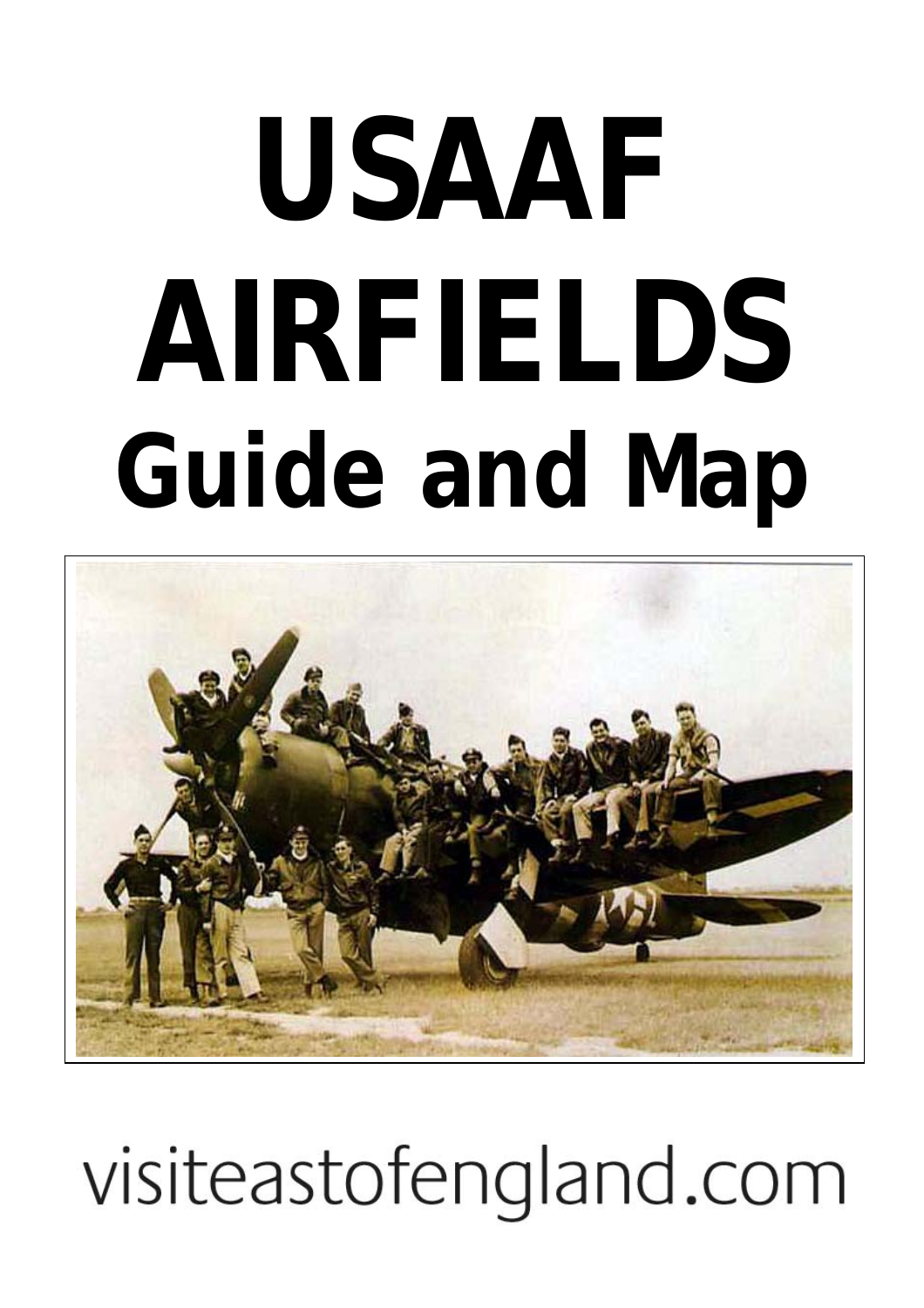## **Introduction**

During the Second World War, the East of England became home to hundreds of US airmen. They began arriving in 1942, with many existing RAF (Royal Air Force) airfields made available to the USAAF (United States Army Air Force). By 1943 there were



over 100,000 US airmen based in Britain. The largest concentration was in the East of England, where most of the 8th Air Force and some of the 9th were located on near a hundred bases. The 8th Air Force was the largest air striking force ever committed to battle, with the first units arriving in May 1942. The 9th Air Force was re-formed in England in October 1943 - it was the operator of the most formidable troop-carrying force ever assembled.



Their arrival had an immediate impact on the East Anglian scene. This was the 'friendly invasion' - a time of jitterbugging dances and big band sounds, while the British got their first taste of peanut butter, chewing gum and Coke. Famous US bandleader Glenn Miller was based in the **Bedford** area (Bedfordshire), along with his orchestra during the Second World War. Close associations with residents of the region produced long lasting friendships, sometimes even marriage. At **The Eagle** pub in Cambridge (Cambridgeshire), and **The Swan Hotel** at Lavenham (Suffolk), airmen left their signatures on the ceiling/walls.

The aircraft of the USAAF were the B-17 Flying Fortress and B-24 Liberator - used by the Bombardment Groups (BG); and the P-51 Mustang, P-38 Lightning and P-47 Thunderbolt - used by the Fighter Groups (FG). **Bassingbourn** (Cambridgeshire) was the wartime home of the famous 'Memphis Belle' - the first B-17 to complete her tour of duty during World War II. At the **Imperial War Museum** at Duxford (Cambridgeshire), look out for 'Sally B' the only airworthy Flying Fortress in the UK. It forms part of the superb 'American Air Museum', which stands as a memorial to the 30,000 Americans who died flying from the UK in the Second World War. This building houses a unique collection of US aircraft (past and present),





With the end of the Second World War, the RAF and USAAF were once again reduced to a peace-time level, and many of the wartime sites were closed down, leaving the more permanent pre-war airfields to be developed for the post-war air force. Today visitors can discover many of the old airfields - which have found new uses or have been returned to agricultural land. Many have been identified by special signs set alongside the road, some have memorials to past squadrons,

others have original control towers which have been lovingly restored with displays and exhibitions. At **Cambridge** (Cambridgeshire) you can visit the only Second World War American military cemetery and memorial in Britain. Whilst at Norwich (Norfolk), there is the **Second Air Division Memorial Library** of the 8th Air Force - housed in The Forum.

For further information on the region's **Aviation Heritage**, please visit our web site at [www.visiteastofengland.com](http://www.visiteastofengland.com/)

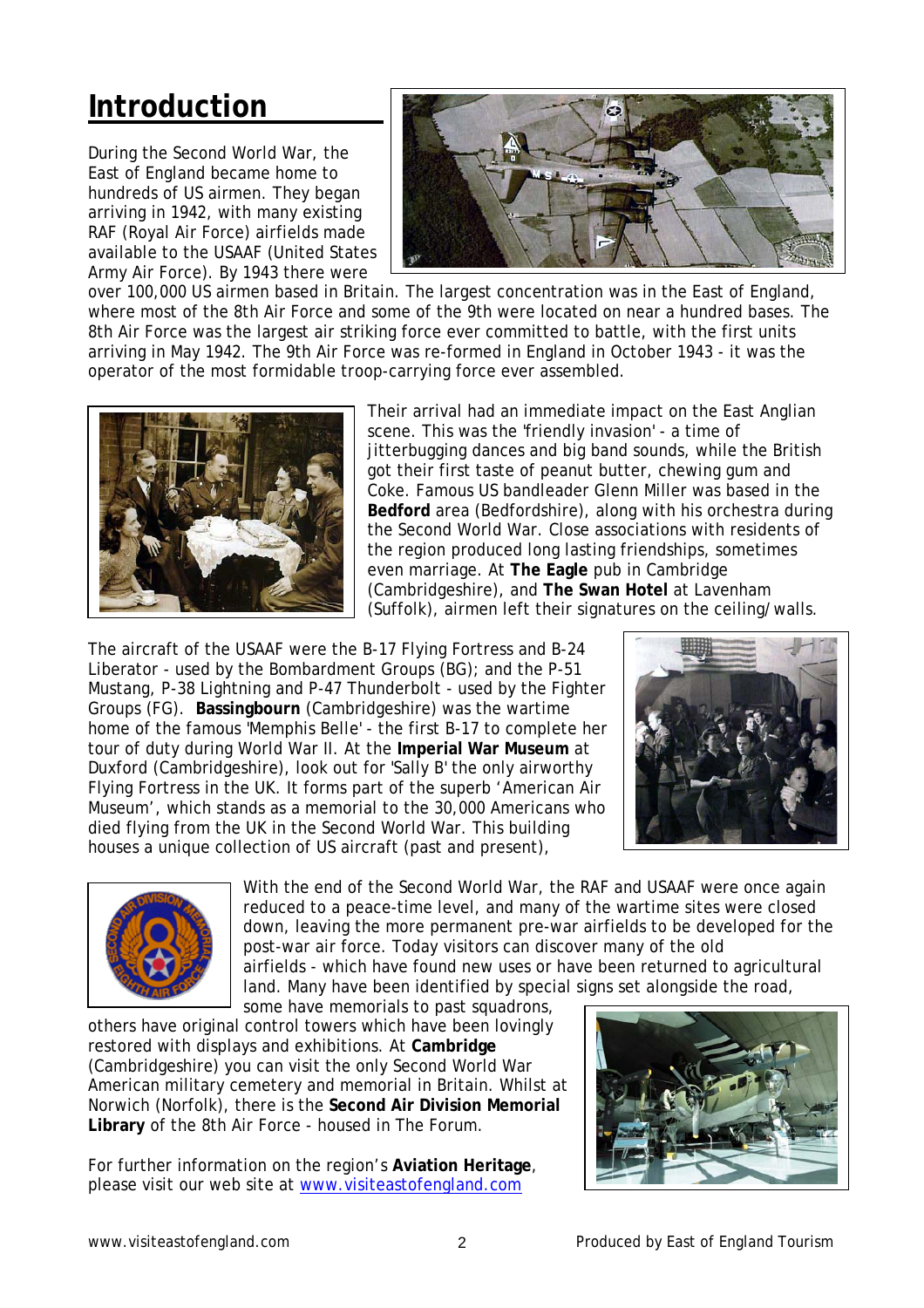## **Airfields Map**



## **Key** *(to gazetteer entries on the following pages)*

| AF         | Air Force                        |
|------------|----------------------------------|
| AsubG      | Anti Submarine Group             |
| ATG        | Air Transport Group              |
| ВG         | <b>Bomb Group</b>                |
| BS         | Bomb Squadron                    |
| FG         | <b>Fighter Group</b>             |
| <b>FTG</b> | <b>Fighter Training Group</b>    |
| <b>NFS</b> | Night Fighter Squadron           |
| PG         | Photographic Unit                |
| RG         | Reconnaissance Group             |
| <b>TAD</b> | <b>Tactical Air Depot</b>        |
| <b>TCG</b> | <b>Troup Carrier Group</b>       |
| TRS        | Tactical Reconnaissance Squadron |
|            |                                  |



**TRS** Tactical Reconnaissance Squadron*Bassingbourn, Cambridgeshire*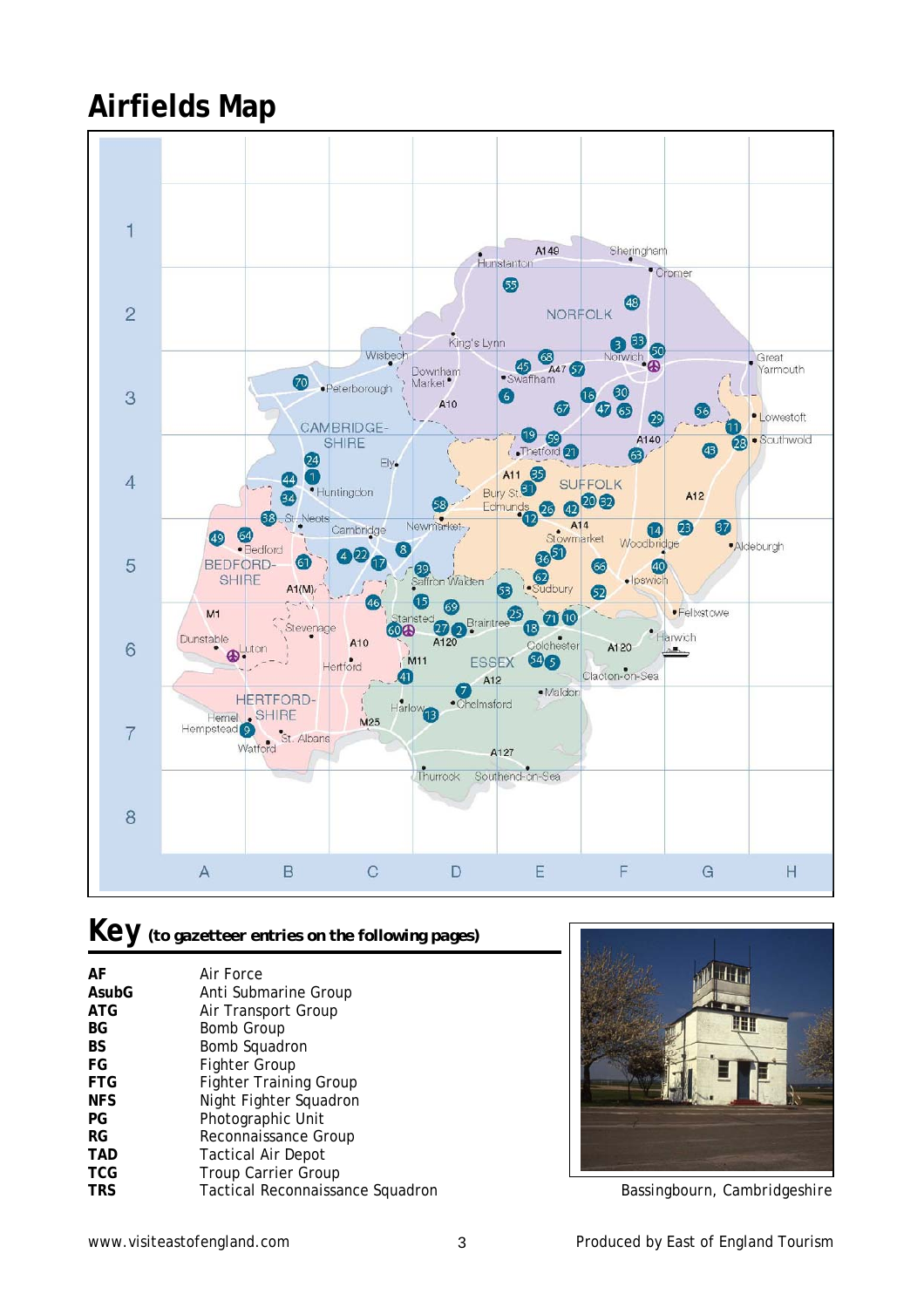## **Gazetteer of Airfields**

- 1. **Alconbury,** Cambridgeshire B4 8AF - 92BG, 93BG, 95BG (lodger), 801BG, 482BG (main unit). 4 miles north of Huntingdon, 19 miles south of Peterborough. *NOW:* Brownfield site for housing/distribution centre. Memorial to the Pathfinders and 482BG - located at entrance to airfield.
- 2. **Andrews Field (Great Saling),** Essex D6 8AF and 9AF - 96BG, 322BG. *Thorpe Abbotts, Norfolk* 3 miles west of Braintree. *NOW:* Local flying club and agricultural land. This is the first USAAF base to be built in England.
- 3. **Attlebridge,** Norfolk F2/3 8AF - 466BG. 1 mile south west of Weston Longville, 8 miles north west of Norwich. *NOW:* Mainly agricultural land, with Bernard Matthews turkey farm on main runway. Several buildings (including control tower) remain. Memorial at Frans Green (on southern edge of airfield).
- 4. **Bassingbourn,** Cambridgeshire C5 8AF - 91BG, 94BG (only a detachment for a few weeks). 3 to 4 miles north/north west of Royston. *NOW:* British Army site, with original buildings remaining. Museum in control tower [www.towermuseumbassingbourn.co.uk](http://www.towermuseumbassingbourn.co.uk/) Propeller memorial. The wartime home of the famous 'Memphis Belle' - the first B-17 to complete her tour of duty during World War II.
- 5. **Birch,** Essex E6 9AF - 410BG (very briefly). 5 miles south west of Colchester. *NOW:* Agricultural land.
- 6. **Bodney,** Norfolk E3 8AF - 352FG. 6 miles south of Swaffham, 4 to 5 miles west of Watton. *NOW:* British Army training area and agricultural land. Control tower and a few wartime buildings remain. Memorial stone at entrance of army camp (on B1108) - dedicated in 1983.
- 7. **Boreham,** Essex D6/7 9AF - 394BG. 4 miles north east of Chelmsford. *NOW:* Essex Police Air Support Unit and Essex Air Ambulance. Memorial column erected by Anglo American Goodwill Association in 1948 - at old airfield entrance. Memorial stone on airfield site.
- 8. **Bottisham,** Cambridgeshire C5 8AF - 361FG. 6 miles east of Cambridge. *NOW:* A14 motorway has been built across the eastern side of the airfield. Agricultural land. A few old buildings remain.
- 9. **Bovingdon,** Hertfordshire A/B7 8AF - 11 Combat crew-replacement centre (main unit), 92BG. 2 miles south west of Hemel Hempstead. *NOW:* H.M. Prison and agricultural land.
- 10. **Boxted,** Essex E6 8AF and 9AF - 5<sup>th</sup> Emergency Rescue Squadron, 56FG, 354FG, 386BG. 4 miles north of Colchester. *NOW:* Agricultural land. Some original buildings remain. Memorial to 56FG (dedicated 1992) stands on part of the main runway on the south side of Park Lane, Langham. Known as 'The Wolf Pack', the 56FG destroyed more enemy aircraft than any other US Fighter Group.









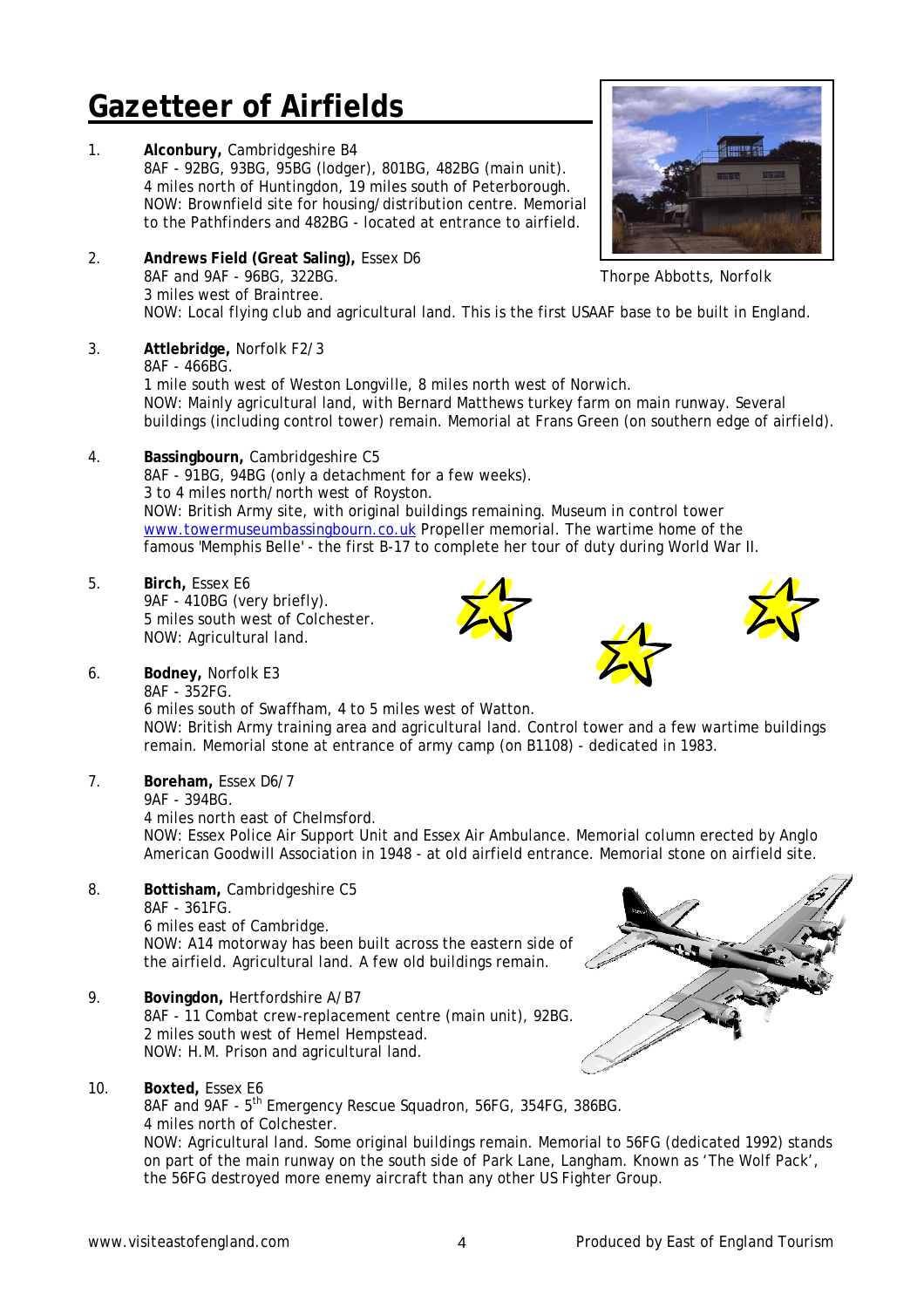- 11. **Bungay (Flixton),** Suffolk G3 8AF - 446BG (main unit), 93BG (one squadron only in 1942-43). 2 miles south west of town. *NOW:* Very little remains. Nearby is the Norfolk and Suffolk Aviation Museum [www.aviationmuseum.net](http://www.aviationmuseum.net/) - with 446BG Museum and memorial (dedicated 1993).
- 12. **Bury St. Edmunds (Rougham),** Suffolk E4/5 8AF - 94BG (main unit), 322BG. 3 miles east of town. *NOW:* Industrial estate. Hangar and control tower (with museum [www.rougham.org](http://www.rougham.org/)) remain.
- 13. **Chipping Ongar (Willingale),** Essex D7 8AF and 9AF - 387BG. 2 miles north east of town. *NOW:* Mainly agricultural land, with some buildings remaining.



- 14. **Debach,** Suffolk F5 8AF - 493BG. 3 miles north west of Woodbridge. *NOW:* Mainly agricultural land. 493BG Museum in control tower [www.493bgdebach.co.uk.](http://www.493bgdebach.co.uk/) Memorial on the site of the airfield headquarters (under the old oak tree).
- 15. **Debden,** Essex D5/6

8AF - 4FG.

 1 mile north of village, 2 miles south east of Saffron Walden. *NOW:* British Army site (Carver Barracks). Agricultural land and memorial stone (dedicated 1981) near main gate. Debden became known as 'The Eagles Nest' - because the base was home to the 4FG, formed from the RAF's three Eagle squadrons, which were manned by American volunteer pilots before the USA officially entered the War. The 4FG was the oldest in the  $8<sup>th</sup>$  Air Force.

16. **Deopham Green,** Norfolk F3

 8AF - 452BG. 2 miles north of Attleborough. *NOW:* Industrial estate and agricultural land. Extensive remains of all three runways - although reduced in size. Memorial set beside a surviving piece of taxi-way.

- 17. **Duxford,** Cambridgeshire C5 8AF - 78FG, 350FG. 8 miles south of Cambridge. *NOW:* Imperial War Museum [www.iwm.org.uk/duxford](http://www.iwm.org.uk/duxford) Many original buildings remain. Memorial stone located at main entrance to airfield. American Air Museum.
- 18. **Earls Colne,** Essex E6 8AF and 9AF - 94BG, 323BG. 4 miles south east of Halstead. *NOW:* Business park. Obelisk memorial (to both 94BG and 323BG) on airfield site.
- 19. **East Wretham,** Norfolk E3/4 8AF - 359FG. 6 miles north east of Thetford. *NOW:* Agricultural land and British Army training area.
- 20. **Eye,** Suffolk F4 8AF - 490BG. 1 mile north west of town. *NOW:* Extensive industrial and agricultural land. *Duxford, Cambridgeshire*
- 21. **Fersfield,** Norfolk E4 8AF - 388BG. 16 miles south west of Norwich. *NOW:* Agricultural land.



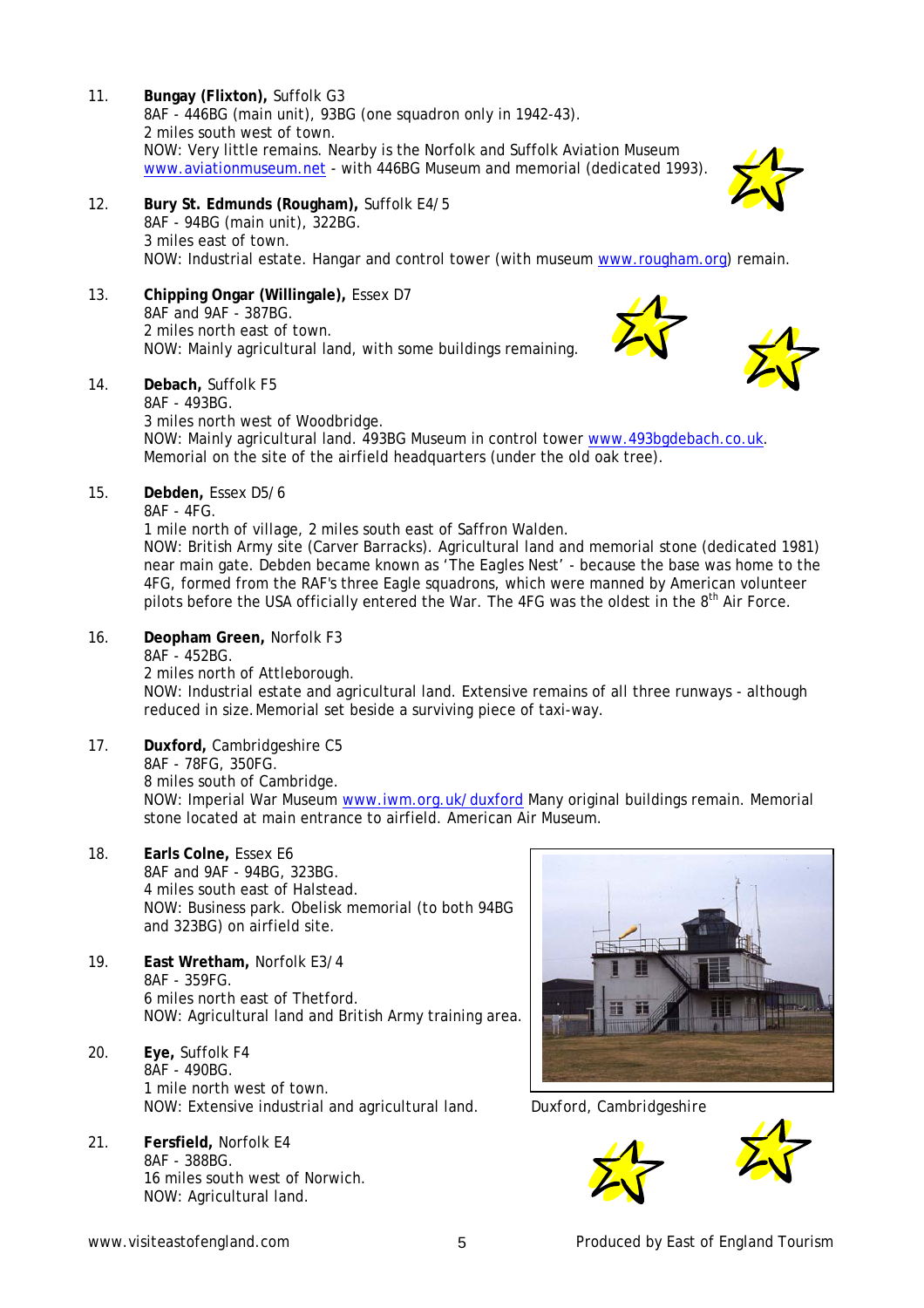- 22. **Fowlmere,** Cambridgeshire C5 8AF - 339FG. 1 mile south west of village. *NOW:* Self-hire aviation company. Memorial stone on airfield site at Manor Farm.
- 23. **Framlingham (Parham),** Suffolk G5 8AF - 95BG, 390BG. 3 miles south east of town. *NOW:* Agricultural land. Parham Airfield Museum [www.parhamairfieldmuseum.co.uk](http://www.parhamairfieldmuseum.co.uk/) in original control tower. Some buildings remain. *Framlingham (Parham), Suffolk*
- 24. **Glatton,** Cambridgeshire B4 8AF - 457BG. 10 miles north of Huntingdon. *NOW:* Flying club, Peterborough Business Airfield and agricultural land.
- 25. **Gosfield,** Essex, E6 9AF - 365FG, 397FG (briefly), 410BG. 2 miles north west of village.  *NOW:* Agricultural land.
- 26. **Great Ashfield,** Suffolk E4 8AF - 385BG. 1 to 2 miles south of village, 10 miles east of Bury St. Edmunds *NOW:* Agricultural land, with a few buildings remain.
- 27. **Great Dunmow (Little Easton),** Essex D6 8AF and 9AF - 386BG. 2 miles west/north west of town. *NOW:* Agricultural land with scattered buildings. Memorial column (erected 1948) on southern edge of airfield beside A120.
- 28. **Halesworth (Holton),** Suffolk G4 8AF - 489BG, 56FG, 5ERS (Air Sea Rescue), 496FTG. 2 miles north east of town, 7 miles west of Southwold. *NOW:* Turkey farm buildings (Bernard Matthews) on runway. Agricultural land. Airfield Museum [www.halesworthairfieldmuseum.org.uk.](http://www.halesworthairfieldmuseum.org.uk/) Memorials on site to 489BG, 56FG and 5ERS.
- 29. **Hardwick,** Norfolk F3 8AF - 93BG, 310BG.

3 miles south of Hempnall, 12 miles south of Norwich.

*NOW:* Agricultural land. 93rd Bomb Group Museum [www.93rd-bg-museum.org.uk](http://www.93rd-bg-museum.org.uk/) Stone memorial plaque (dedicated 1987) stands on one of the old barrack sites - just off the lane from Hempnall, which runs to the east of the airfield. The 93BG (known as the "Travelling Circus") were the most travelled group in the  $8<sup>th</sup>$  Air Force, and also flew the greatest number of missions (nearly 400).

- 30. **Hethel,** Norfolk F3 8AF - 320BG, 389BG 3 miles east of Wymondham, 7 miles south west of Norwich. *NOW:* Home of Lotus Cars manufacturing (including test track). 389<sup>th</sup> Bomb Group Memorial Chapel [www.wymondham-norfolk.co.uk/history/usaafhethel.htm](http://www.wymondham-norfolk.co.uk/history/usaafhethel.htm)
- 31. **Honington,** Suffolk E4 8AF - 1SAD, 364FG 2 miles north west of village, 7 miles north/north east of Bury St. Edmunds. *NOW:* RAF Regiment Depot. Old hangars remain. Memorial to 364FG and 1SAD - just inside entrance to airfield. *Great Ashfield, Suffolk*







#### www.visiteastofengland.com 6 B Roduced by East of England Tourism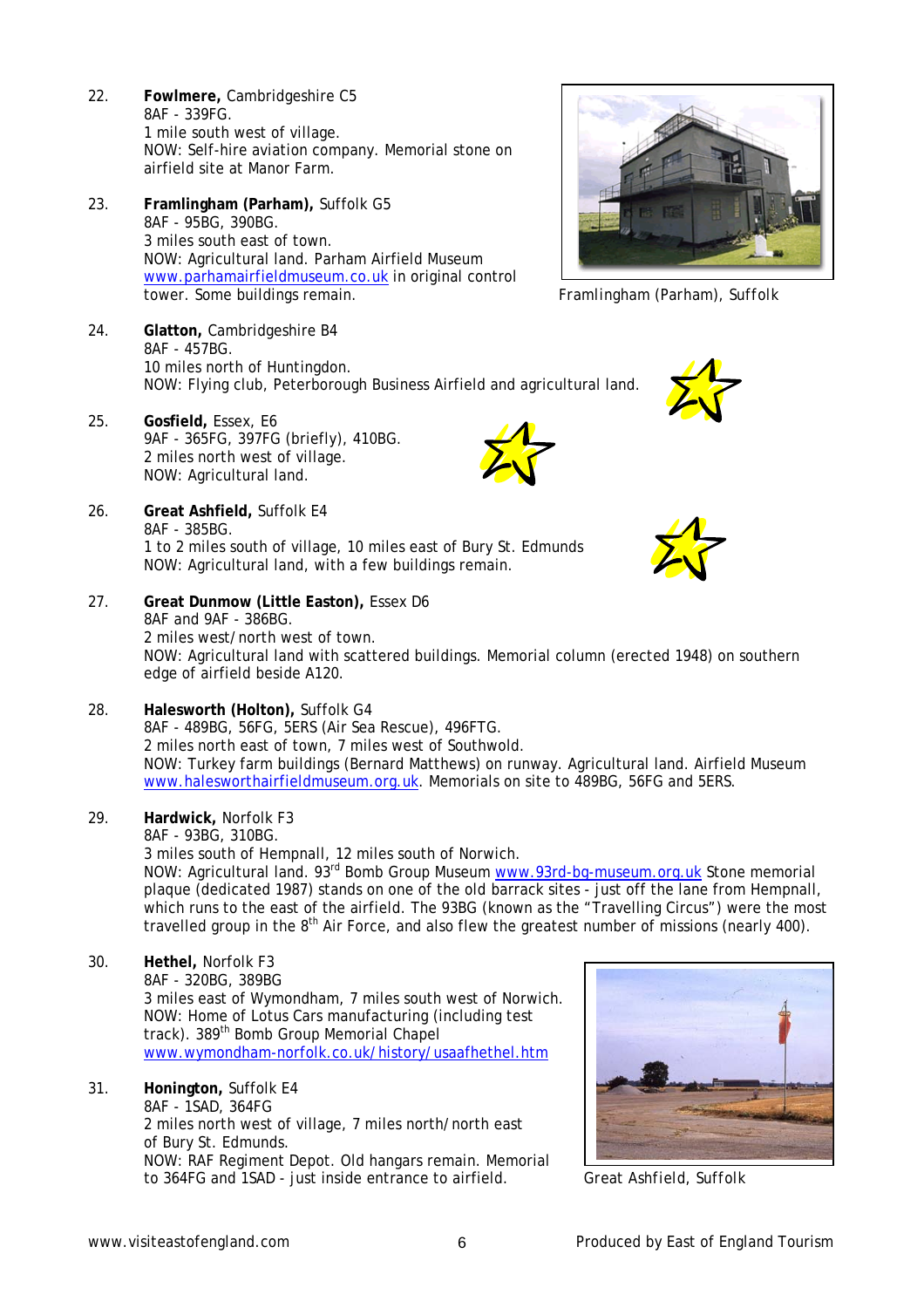- 32. **Horham,** Suffolk F4 8AF - 95BG, 323BG, 47BG. 4 miles east/south east of Eye. *NOW:* Agricultural land. Few original buildings remain - with 'artwork' within some (Red Feather Club Museum). Also 95<sup>th</sup> Bomb Group Hospital Museum. [www.95thbg-horham.com](http://www.95thbg-horham.com/)
- 33. **Horsham St. Faith,** Norfolk F2/3 8AF - 56FG, 319BG, 458BG. 2 miles south of village, 4 miles north of Norwich. *Horham, Suffolk NOW:* Norwich International Airport - with memorial display/plaque to 458BG in terminal building. Many original buildings remain. Close by is the City of Norwich Aviation Museum [www.cnam.co.uk](http://www.cnam.co.uk/), which has a display on the 458BG - a small memorial is situated near the entrance of the complex.
- 34. **Kimbolton,** Cambridgeshire B4 8AF - 17BG, 91BG (very briefly), 379BG (main unit). 1 to 2 miles north of town, 8 miles west/south west of Huntingdon. *NOW:* Agricultural land, karting track and industrial estate. The lines of the old main runway are still visible from the Kimbolton to Stow Longa road. Memorial stone to 379BG on airfield site. The 379BG were the only unit to be given the  $8<sup>th</sup>$  Air Force Slam Award - which included best bombing results, lowest losses of aircraft and lowest 'abort' rate.

*NOW:* Mainly agricultural land. Control tower still intact. It's first Commanding Officer was Colonel

*NOW:* Mainly agricultural land - with a few original buildings remaining. Caravan park situated on

35. **Knettishall,** Suffolk E4 8AF - 388BG. 6 miles south east of Thetford. *NOW:* Mainly agricultural land. Impressive black granite memorial at old entrance to airfield. It stands at the Coney Weston crossroads.

3 miles north west of town, 10 miles south east of Bury St. Edmunds.

2 miles north west of town, 4 miles north of Aldeburgh.

Beirne Lay who had been a Hollywood script-writer ("Twelve O'Clock High").

old site. Memorial to 357FG (erected 1997) on a section of the airfield perimeter track.

37. **Leiston,** Suffolk G5

8AF - 357FG, 358FG.

36. **Lavenham,** Suffolk E5 8AF - 487BG.

- 38. **Little Staughton,** Cambridgeshire B4 8AF - 2SAD. 2 miles south east of village, 9 miles north east of Bedford. *NOW:* Agricultural land, private airfield and industrial use. Original control tower remains.
- 39. **Little Walden,** Essex D5 8AF and 9AF - 56FG, 361FG, 493BG (temporary). 2 miles south of Hadstock, 3 miles north of Saffron Walden. *NOW:* Agricultural land. A few buildings remain, including control tower with memorial plaque (dedicated 1997).
- 40. **Martlesham Heath,** Suffolk F5 8AF - 356FG. Immediately south/south west of village, 6 miles north east of Ipswich. *NOW:* Housing and industrial estate - with much of the original airfield now bisected by the A12. Many original buildings remain. Memorial on old RAF parade ground in Barrack Square. Martlesham Heath Control Tower Museum [www.mhas.org.uk](http://www.mhas.org.uk/)







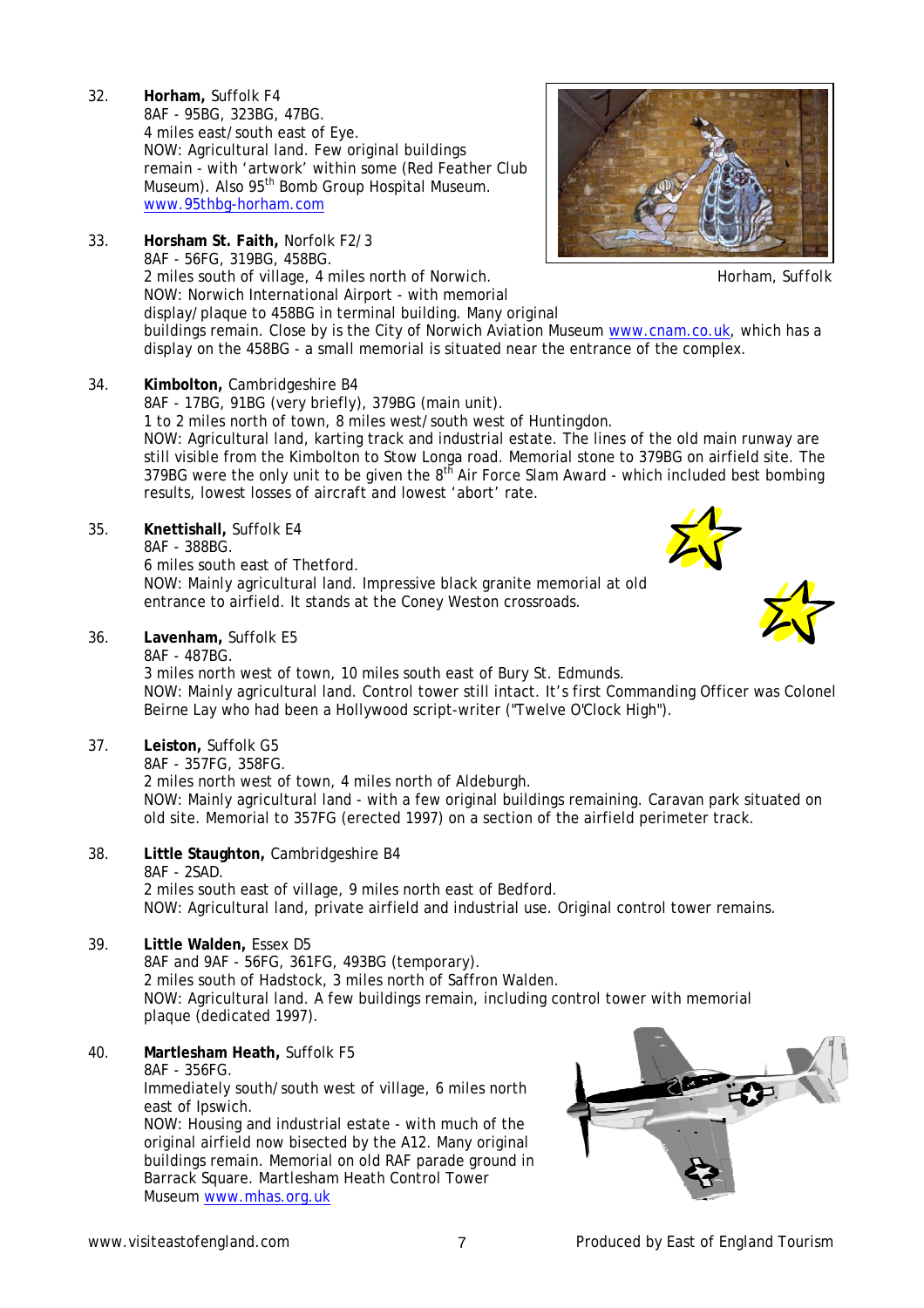41. **Matching Green,** Essex C6

 9AF - 391BG. 1 to 2 miles north east of village, 4 miles south east of Sawbridgeworth. *NOW:* Agricultural land - with some old buildings remaining. Memorial on airfield site.

42. **Mendlesham,** Suffolk E4 8AF - 34BG.

 2 to 3 miles south east of village, 6 miles north east of Stowmarket. *NOW:* Television transmitter, industrial estate and agricultural land. Memorial stone on airfield site (adjacent to A140 road).

- 43. **Metfield,** Suffolk G4 8AF - 353BG, 491BG. 1 to 2 miles south east of village, 6 to 7 miles north west of Halesworth. *NOW:* Agricultural land - with a few buildings remaining. Memorial to 491BG at south-west corner of airfield (adjacent to B1123).
- 44. **Molesworth,** Cambridgeshire B4 8AF - 41 Combat Bombardment Wing, 303BG, 15BG. 2 miles north of village, 12 miles east of Kettering. *NOW:* Most of airfield has been demolished. Memorial to 303BG by main gate. The 303BG completed 364 combat missions - a record for any bomb group in the  $8<sup>th</sup>$  Air Force.
- 45. **North Pickenham,** Norfolk E3 8AF - 491BG, 492BG. 1 mile west of village, 2 miles south east of Swaffham. *NOW:* Agricultural land and turkey farm (Bernard Matthews). Memorial stone (dedicated 1987) to both 491BG and 492BG at entrance to old mess site. This is one of the last of the 66 airfields to be built in Britain for the  $8<sup>th</sup>$  Air Force.
- 46. **Nuthampstead**, Hertfordshire C5/6 8AF - 55FG, 398BG. Immediately east of village, 5 to 6 miles south east of Royston. *NOW:* Light industry and agricultural land. Memorials to both 55FG and 398BG beside airfield site.
- 47. **Old Buckenham,** Norfolk F3 8AF - 453BG. 2 miles north east of village, 2 miles south east of Attleborough. *NOW:* Light aviation and agricultural land. Memorial *Nuthampstead, Hertfordshire* stone (dedicated 1990) on airfield - in front of present day clubhouse. It is of black granite in the shape of a B-24 Liberator fin. Hollywood actors James Stewart and Walter Matthau served here.
- 48. **Oulton,** Norfolk (RAF) F2 803rd Radio Measures Counter Squadron (lodger unit). 3 miles west of Aylsham. *NOW:* Agricultural land. Memorial to those who served at Oulton by side of old airfield. Exhibition at nearby Blickling Hall [www.nationaltrust.org.uk](http://www.nationaltrust.org.uk/)
- 49. **Podington,** Bedfordshire A5 8AF - 15BG, 92BG, 100BG (briefly), 301BG (briefly). 2 miles south east of village, 6 miles south east of Wellingborough. *NOW:* Primary use is now for the Santa Pod Raceway (drag racing). Many original buildings (including control tower) remain. Memorial stone to 92BG on airfield site.
- 50. **Rackheath,** Norfolk F2/3 8AF - 467BG. 1 mile south of village, 5 miles north east of Norwich. *NOW:* Agricultural land and industrial estate (on technical site). Control tower remains.



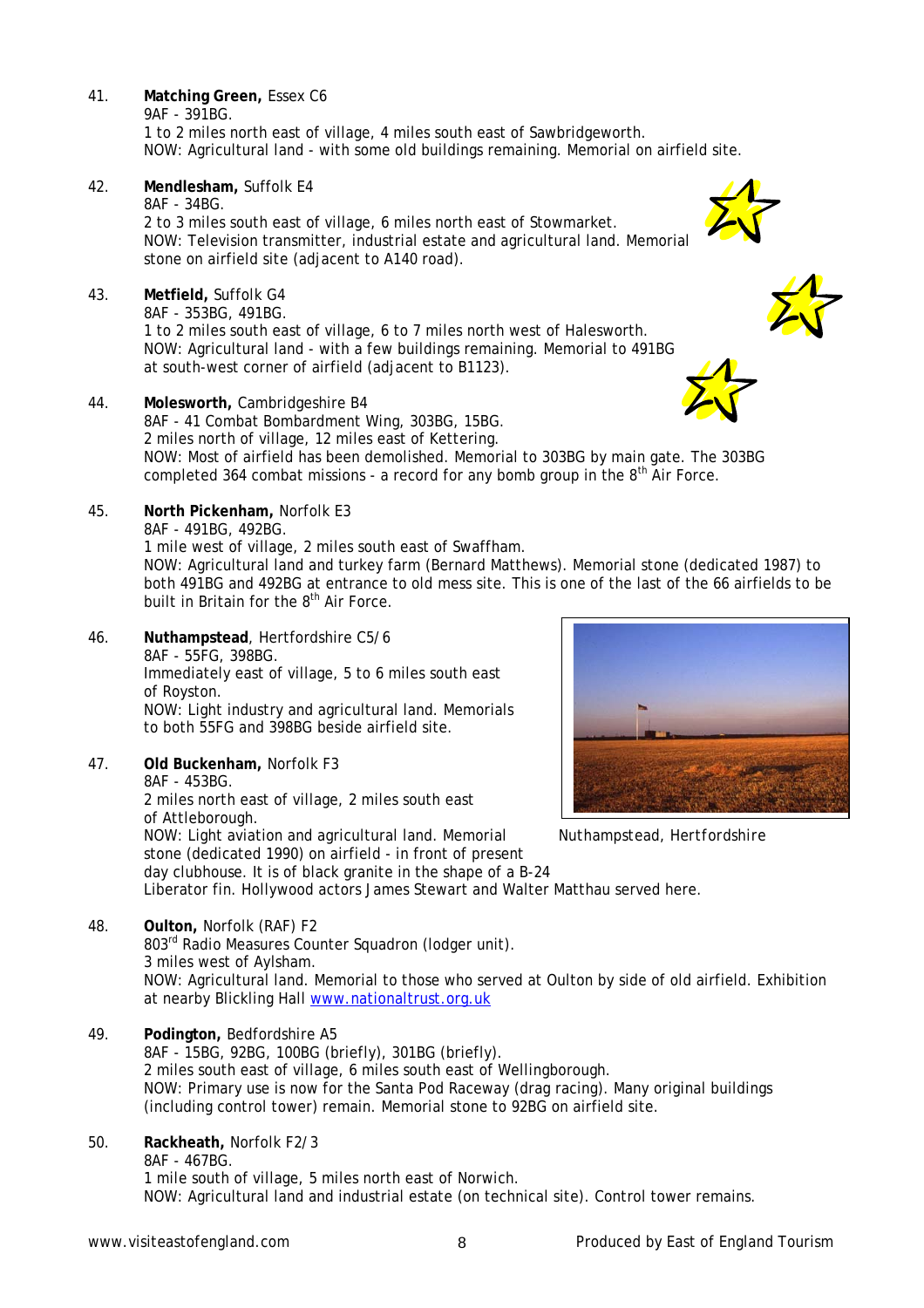- 51. **Rattlesden,** Suffolk E5 8AF - 447BG (part 322BG). 9 miles south east of Bury St. Edmunds. *NOW:* Agricultural land and flying/gliding club. Hanger and control tower still stand. Memorial stone (dedicated 1984) - located along the old east-west runway at Hightown Green. It features the 447BG's tail-marking 'K in a square'.
- 52. **Raydon,** Suffolk F5 8AF and 9AF - 353FG (main unit), 357FG, 358FG. 3 miles south east of Hadleigh, 8 miles south west of Ipswich. *NOW:* Agricultural land. Memorial on airfield site.
- 53. **Ridgewell,** Essex E5 8AF - 381BG.

 8 miles north west of Halstead, 6 miles south east of Haverhill. *NOW:* Agricultural land and flying/gliding club. Some buildings still remain. Memorial (dedicated 1982) located on the old base hospital site. Ridgewell Airfield Commemorative Museum [www.381st.com](http://www.381st.com/) The 381BG were the only long term heavy bomber base of the 8<sup>th</sup> Air Force in the county of Essex.

- 54. **Rivenhall,** Essex E6 9AF - 363FG, 397BG. 2 miles north of Witham. *NOW:* Agricultural land. Several original wartime buildings remain. Memorial on airfield, close to Silver End village.
- 55. **Sculthorpe,** Norfolk (RAF) E2 803BS (lodger unit). 3 miles west of Fakenham. *NOW:* Extensive remains of runways. The former accommodation and technical sites have been sold *Ridgewell, Essex* off for other uses - whilst the airfield is still used for military exercises.
- 56. **Seething,** Norfolk G3 8AF - 448BG. 1 to 2 miles south of village, 10 miles south east of Norwich. *NOW:* Agricultural land and local flying club. Memorials on airfield (near clubhouse - dedicated 1994), and also in front of the control tower (dedicated 1990). Seething Airfield

Control Tower Museum [www.seething-airfield.com](http://www.seething-airfield.com/)

- 57. **Shipdham,** Norfolk E/F3 8AF - 44BG, 319BG (briefly). 2 miles east of village, 5 to 6 miles south of Dereham. *NOW:* Industry, agricultural land and flying club. Many original buildings remain. Marker to 44BG on side of control tower. Memorial located outside the Shipdham Aero Club building's main
- 58. **Snailwell,** Cambridgeshire D4 8AF and 9AF - 350FG. 2 miles north of Newmarket. *NOW:* Agricultural land. The A14 bypass bisects the site.
- 59. **Snetterton Heath,** Norfolk E3/4 8AF - 386BG (briefly), 96BG. 10 miles north east of Thetford. *NOW:* Snetterton motor racing track. Memorial to 96BG (dedicated 2001) on airfield.







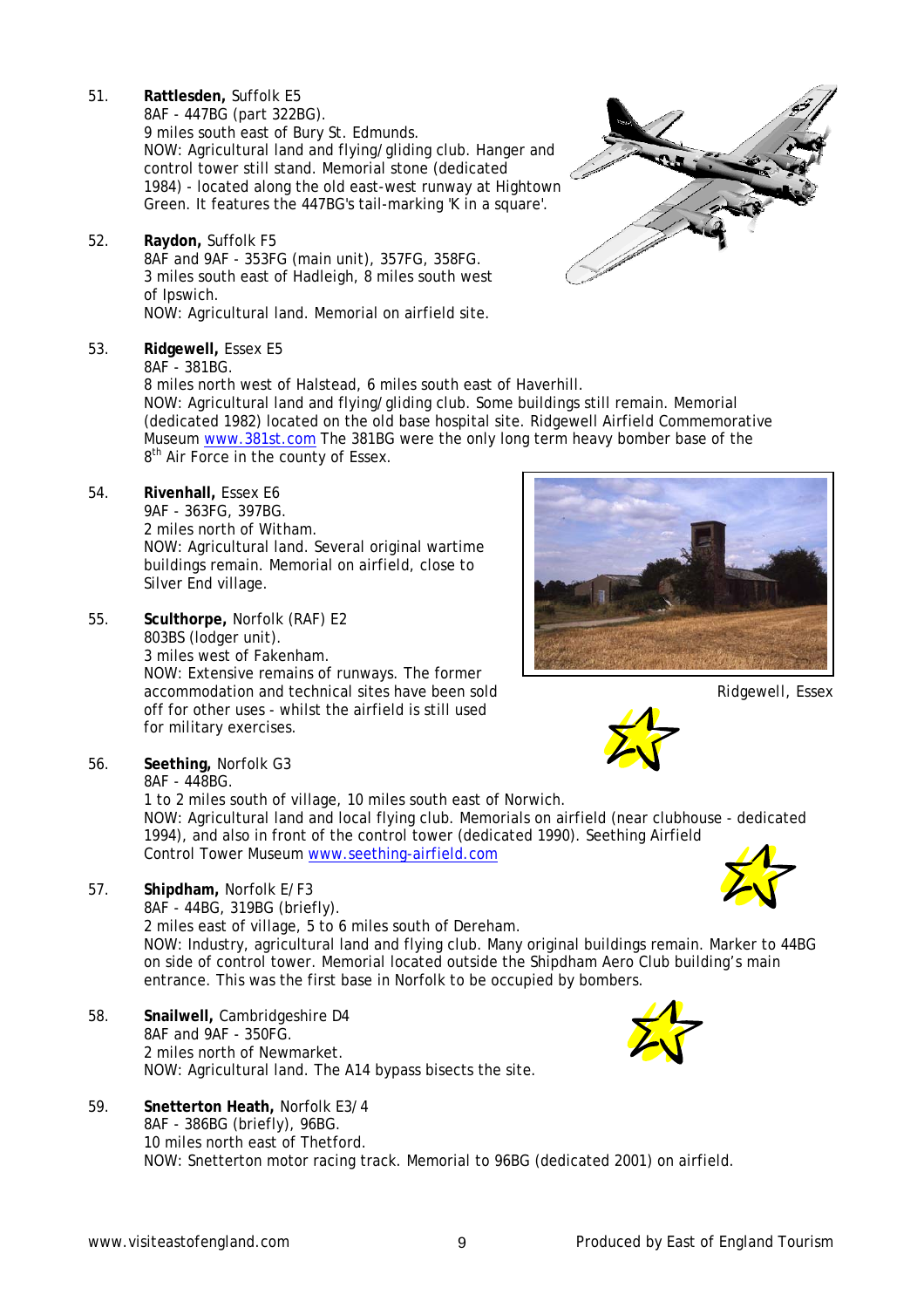- 60. **Stansted,** Essex C6 9AF - 344BG, 2TAD. 2 to 3 miles south east of Stansted Mountfitchet, 4 miles north of Bishop's Stortford. *NOW:* Stansted Airport (fourth busiest airport in UK). Plaques to 30<sup>th</sup> Depot Repair Squadron and 344BG in main terminal.
- 61. **Steeple Morden,** Cambridgeshire B5 8AF - 355FG, 3PG, 4FG (briefly). 3 to 4 miles west of Royston, 7 miles east of Biggleswade. *Stansted, Essex NOW:* Agricultural land. A few buildings remain. Propeller memorial (P-51 Mustang) to 355FG - adjacent to Steeple Morden and Litlington road.
- 62. **Sudbury**, Suffolk E5 8AF - 486BG. 2 miles north of town. *NOW:* Agricultural land and industrial estate. Memorial located at entrance to the old airfield.
	-

63. **Thorpe Abbots,** Norfolk F4

8AF - 100BG.

 1 mile north west of village, 5 miles east of Diss. *NOW:* Agricultural land. 100<sup>th</sup> Bomb Group Memorial Museum [www.100bgmus.org.uk](http://www.100bgmus.org.uk/) and plaque, housed in original control tower. The 100BG sustained heavy losses - hence its nickname "The Bloody Hundredth". It left in December 1945, making it one of the last to leave the UK.

64. **Thurleigh,** Bedfordshire A/B5

8AF - 306BG.

2 miles north west of village, 6 miles north of Bedford.

*NOW:* Business park. 306<sup>th</sup> Bombardment Group Museum [www.306bg.co.uk.](http://www.306bg.co.uk/) Memorial - P-51 Mustang propeller, mounted on a stone monument. It is set on the road running alongside the old airfield. Thurleigh became the first base to be handed over to the Americans - and the tenure by the 306BG was the longest by any US combat unit in the UK during World War II.

65. **Tibenham,** Norfolk F3

8AF - 445BG.

13 miles south/south west of Norwich.

 NOW: Agricultural land and gliding club. Memorial (dedicated 1997) - stands in a small plot near the clubhouse (site of old tower). The 445BG lost 30 aircraft in one day in September 1944 – the biggest single days loss for any 8th Air Force group. Hollywood actor James Stewart was stationed here for a time as the wartime Commander of the 703<sup>rd</sup> Bomb Squadron.

66. **Wattisham,** Suffolk F5

 8AF - 4SAD, 479FG, 68RG. 2 miles north east of Bildeston, 9 miles north west of Ipswich. NOW: British Army site. Wattisham Airfield Museum [www.wattishamairfieldmuseum.fsnet.co.uk,](http://www.wattishamairfieldmuseum.fsnet.co.uk/) housed in original station chapel (built by USAAF) - inside is a plaque to the 479FG.

- 67. **Watton,** Norfolk E3 8AF - 801BG, 25BG 2 miles east of town. NOW: Still used by military for exercises. Memorial to 25BG - set right outside the former RAF officers' mess.
- 68. **Wendling,** Norfolk E3

 8AF - 392BG. 2 miles north of village, 4 miles north west of Dereham. *NOW:* Turkey farm (Bernard Matthews), industry and agricultural land. Obelisk monument (dedicated 1945) - in a small plot just off the airfield on the road to Beeston.



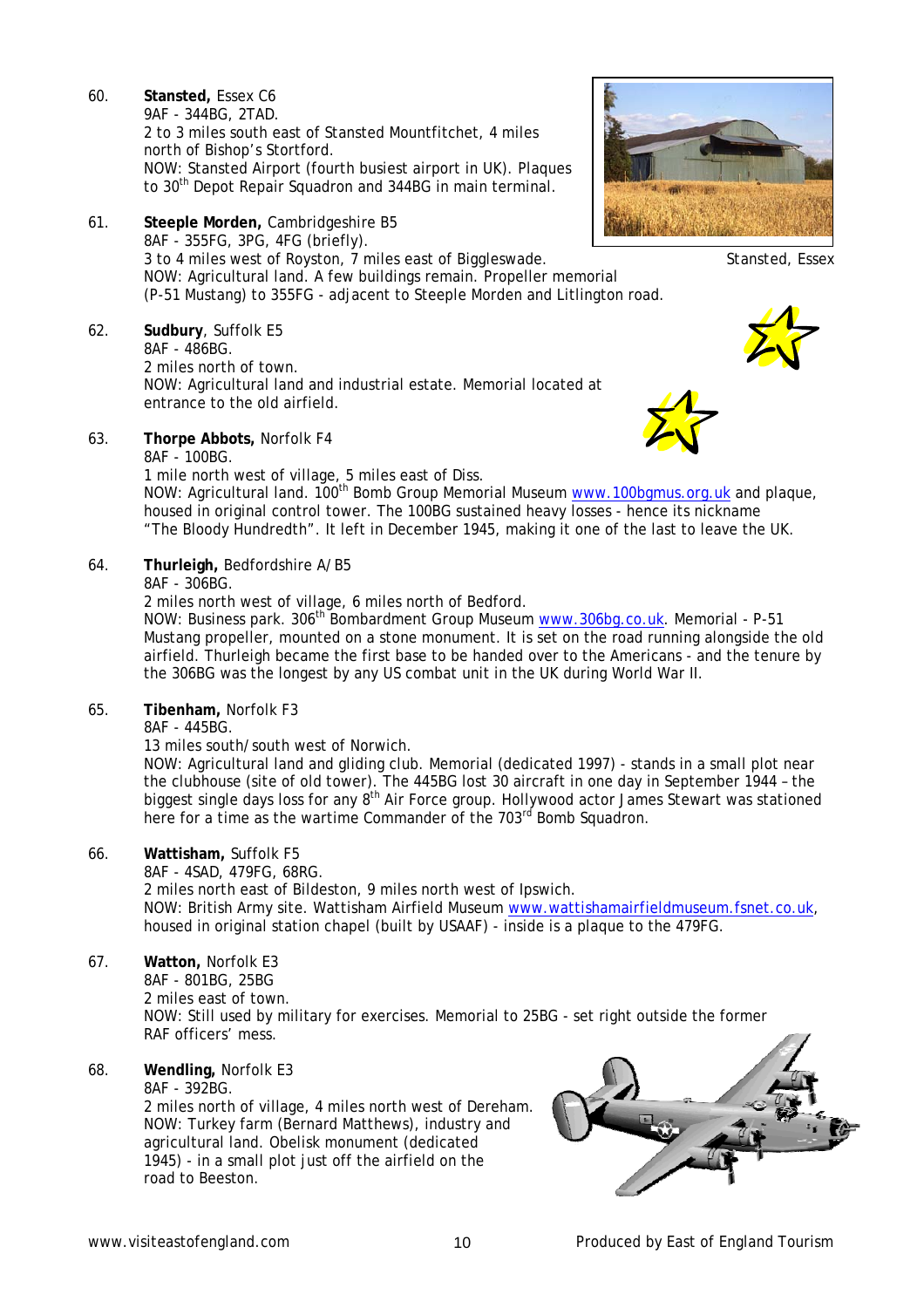70. **Wittering,** Cambridgeshire B3 8AF - 20FG, 56FG. Immediately north west of village, 2 to 3 miles south/south east of Stamford. *NOW:* Active RAF airfield - home of Harrier squadrons.



## **Headquarters**

**Brampton Grange**, nr. Huntingdon, Cambridgeshire Headquarters of 1<sup>st</sup> Air Division, 8AF. Now a hotel.

**Bushey Hall**, nr. Watford, Hertfordshire Headquarters of the VIII Fighter Command, 8AF. Now demolished. Small fenced memorial tablet in Bushey Park commemorating site.

**Elveden Hall**, nr. Thetford, Suffolk

Headquarters of the 3rd Air Division, 8AF. Now private *(not open to the public).* Memorial at Elveden church (St. Andrew and St. Patrick) - kneeling airman in stained glass window. Also memorial stone in the grounds of the Church of St. Peter and St. Paul at Griston.

**Ketteringham Hall**, nr. Norwich, Norfolk Headquarters of the 2nd Air Division, 8AF. Now Lotus Cars head office *(not open to the public)*. There is a small memorial plaque (dedicated in 1987) in the hall's grounds.

**Marks Hall**, nr. Coggeshall, Essex Headquarters of IX Bomber Command, 9AF. Now demolished.

**Milton Ernest**, nr. Bedford, Bedfordshire Headquarters of 8<sup>th</sup> Air Force Service Command. Now a nursing home.

## **Memorials**

**Cambridge American Cemetery and Memorial**

Coton, nr. Cambridge, Cambridgeshire CB3 7PH *Tel:* +44 (0)1223 210350. *Web:* [www.abmc.gov](http://www.abmc.gov/) The only Second World War American military cemetery and memorial in Britain - established in December 1943. Visitor reception with information, graves area and Memorial. Operated and maintained by the American Battle Monuments Commission. *Bodney, Norfolk*



*Features:* Memorial has museum room featuring an impressive map. This recalls the aircraft which operated in the anti-submarine campaign, whilst the continuous air assaults by the US and Royal Air Force over Europe are also depicted.

**Second Air Division Memorial Library**

The Forum, Millennium Plain, Norwich, Norfolk NR2 1AW

*Tel:* +44 (0)1603 774747. *Web:* [www.2ndair.org.uk](http://www.2ndair.org.uk/)

An American library and war memorial to those who served in the Second Air Division of the 8th Air Force in World War II.



*Elveden Hall, Suffolk* 

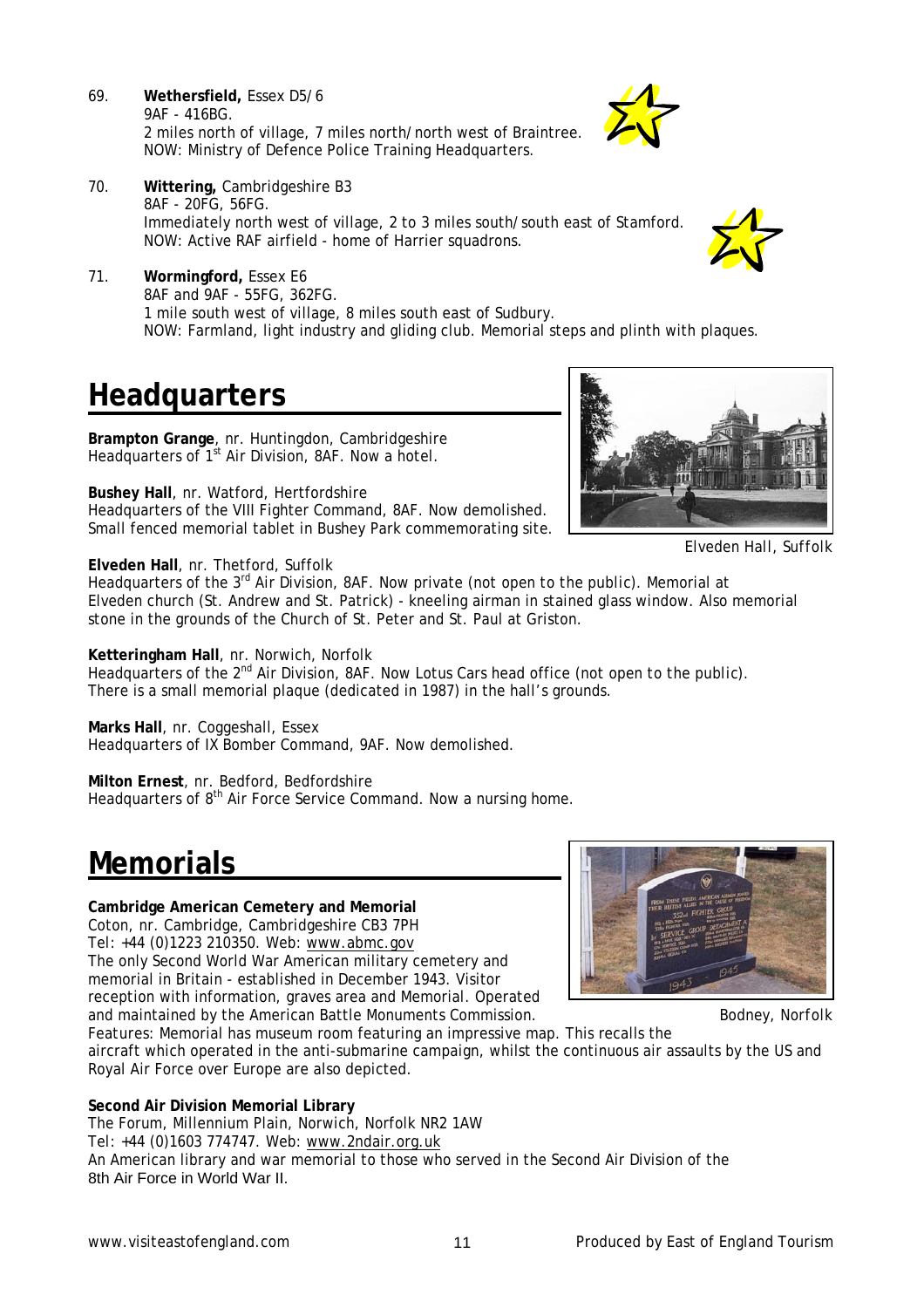*Features:* Collection of nearly 4,000 books on American topics, with approximately a quarter related to the role of the 2nd Air Division in the US 8th Air Force during World War II. Roll of honour, models, aviation paintings and mural depicting 'Friendly Invasion'.

#### 322nd BG **Andrews Field (Great Saling)**, Essex

Memorial (brick pillar with metal plaque) set along lane from the A120 to Great Saling. In the village of Great Saling (set in front of the former sick quarters site) is a memorial commemorating the 819<sup>th</sup> Aviation Engineer Battalion who built the airfield.

466th BG **Attlebridge**, Norfolk

All Saints' Church at Weston Longville (Norfolk) contains a Roll of Honour. There is also an ornamental village sign dedicated in 1977.

91st BG **Bassingbourn**, Cambridgeshire Granite obelisk (dedicated 1989) in the Memorial Gardens at Royston (Hertfordshire).

394th BG **Boreham**, Essex 48 Star (wartime flag) hanging in St. Andrew's Church.

#### 361<sup>st</sup> FG Bottisham, Cambridgeshire

Plaque in Holy Trinity Church, alongside covered memorial in village (beside Thomas Christian Way). Plaque on Anglo-American War Memorial (dedicated 1955) at Saffron Walden (Essex).

#### 56th FG **Boxted**, Essex

Plaque on Anglo-American War Memorial (dedicated 1955) at Saffron Walden (Essex).

#### 466th BG **Bungay (Flixton)**, Suffolk

Set of wooden gates at St. Mary's Church in Flixton (dedicated 1987) - also contains Roll of Honour and seat with plaque situated in the porch. Just uphill from the church is a memorial stone erected (2003) in a small garden of remembrance. It is in the shape of a B-24 Liberator tail. Also memorial featuring a B-24 Liberator propeller (dedicated 1993) at the nearby Norfolk and Suffolk Aviation Museum. Bronze plaque (presented 1993) in Bungay Community Centre - a former forces rest room.

#### 94th BG **Bury St. Edmunds (Rougham)**, Suffolk

Memorial rose garden (with pillar dedicated 1977) in the Abbey Gardens - maintained using royalties from the book 'Suffolk Summer' by John Appleby. He was a serviceman stationed at Lavenham and Thorpe Abbotts (both in Suffolk) during 1945. He spent his free time exploring the area by bicycle, recording his memories within the book. Within the garden there is also a wooden seat dedicated to the 94BG, alongside a metal seat made from the wing of a B-17 Flying Fortress.

493rd BG **Debach**, Suffolk Plaque and US flag in St. Mary's Church at Clopton (Suffolk).

4th FG **Debden**, Essex Plaque on Anglo-American War Memorial (dedicated 1955) at Saffron Walden (Essex).

452nd BG **Deopham Green**, Norfolk Memorial in the churchyard of St. Andrew's Church in Hingham (Norfolk).

#### 359th FG **East Wretham**, Norfolk

Memorial plaque in the churchyard of St. Ethelbert's Church. Also memorial plaque in the town centre at Thetford (Norfolk) - opposite the Bell Hotel.

490th BG **Eye**, Suffolk Memorial in nearby Brome village (Suffolk).

339th FG **Fowlmere**, Cambridgeshire Plaque in village school - in appreciation of the donation of a 'Nature's Classroom'.





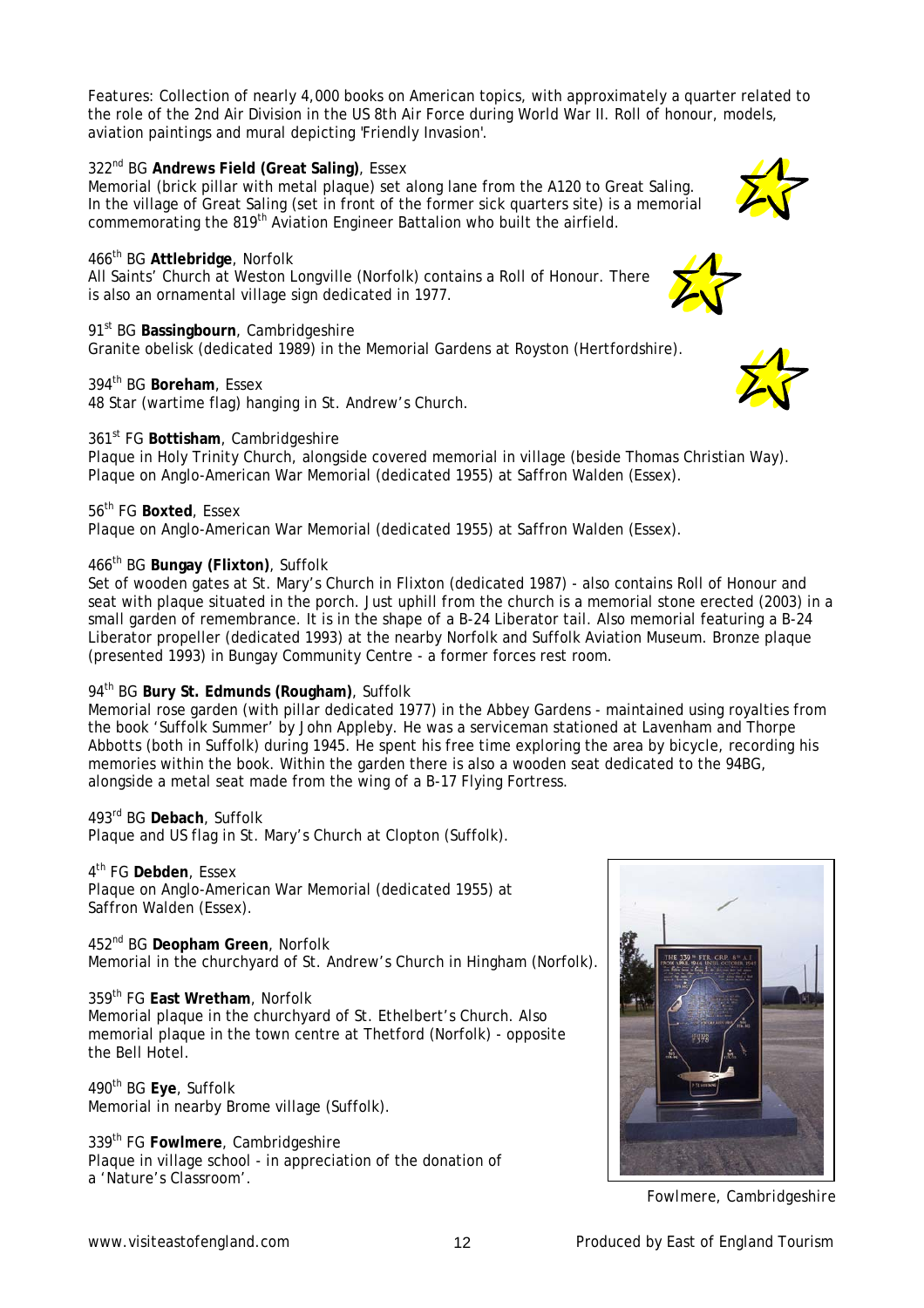457th BG **Glatton**, Cambridgeshire There are memorials in the churchyard at All Saints' Church in Conington, and at the intersection of North Road and Conington Lane.

#### 410th BG **Gosfield**, Essex

Memorial (dedicated in 1991), situated in the centre of the village outside the Maurice Rowson Hall.

385th BG **Great Ashfield**, Suffolk Bronze plaque on a granite base (transported from in front of the airfield headquarters building) in the churchyard of All Saints' Church. Inside the building is a memorial side chapel and Book of Remembrance.

386th BG **Great Dunmow (Little Easton)**, Essex Two stained glass memorial windows (dedicated 1990) in St. Mary's Church at Little Easton.

489th BG **Halesworth (Holton)**, Suffolk Memorial plaque at St. Peter's Church.

#### 93rd BG **Hardwick**, Norfolk

Memorial plaque in St. Margaret's Church at Topcroft (Norfolk). Also memorial (dedicated 1994) at Henham Park (Suffolk) - to the crews of two B-24 Liberators of the 93BG which collided here in mid-air in March 1944.

#### 389th BG **Hethel**, Norfolk

Memorial plaque and stained glass window in All Saints' Church at Carleton Rode (Norfolk) - for seventeen members of the 389BG killed in a mid-air collision over the parish in November 1944. Memorial headstone and *Hardwick, Norfolk* Roll of Honour inside All Saints' Church in Hethel.

364th FG 1st SAD **Honington**, Suffolk

Seat in the Memorial rose garden in the Abbey Gardens at Bury St. Edmunds (Suffolk).

#### 95th BG **Horham**, Suffolk

USAAF souvenirs can be found in the nave of St. Mary's Church. The memorial is across the road from the church - in the shape of B-17 Flying Fortress fin. It stands on a pedestal marked with the runway layout. Also US flag in All Saints' Church at Stradbroke (Suffolk).

458th BG **Horsham St. Faith**, Norfolk

Memorial plaque set into the wall of a block of flats in Heigham Street, Norwich (Norfolk). This is in memory of an aircraft crew who were all killed in a crash at nearby Barker Street in November 1944.

379th BG **Kimbolton**, Cambridgeshire

Tablet (near North Chapel screen) and memorial book in St. Andrew's Church.

487th BG **Lavenham**, Suffolk Memorial plaques in the Market Place, within St. Peter and St. Paul's Church and at The Swan Hotel.

357th FG **Leiston**, Suffolk Plaque in village square.



356th FG **Martlesham**, Suffolk Stained glass window (dedicated 2000) in the north wall of the Church of Michael's and All Angels. *Kimbolton, Cambridgeshire Kimbolton, Cambridgeshire* 

391st BG **Matching**, Essex Plaque on the east wall of St. Mary the Virgin at Matching Green.









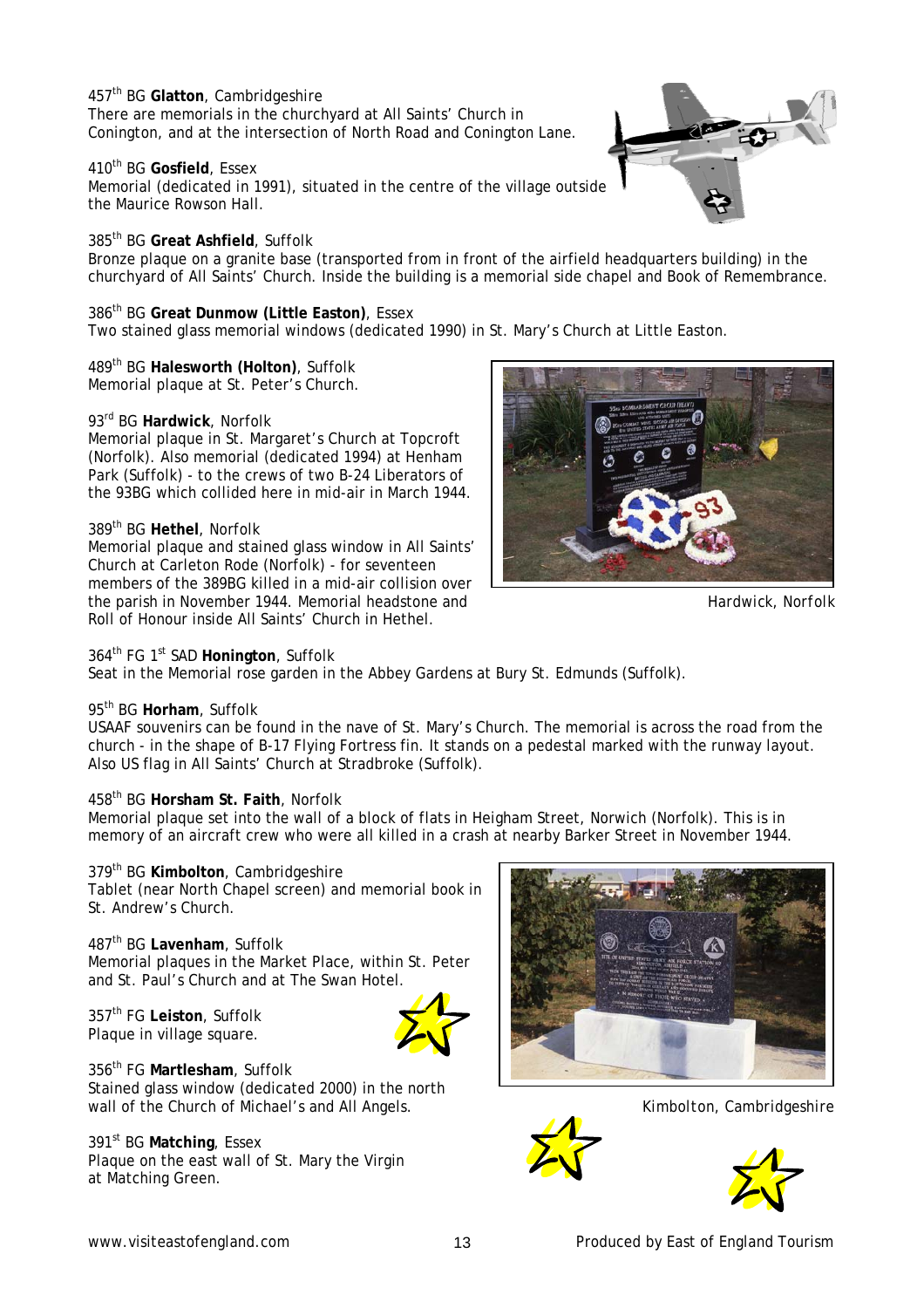#### 491st BG **Metfield**, Norfolk

A commemorative plaque inside the Church of St. John the Baptist honours airmen who were killed.

#### 303rd BG **Molesworth**, Cambridgeshire

Memorial in All Saints' Church at Brington (Cambridgeshire).

#### 491st BG and 492nd BG **North Pickenham**, Norfolk

Commemorative quartz clock in the sanctuary at St. Andrew's Church, North Pickenham - presented 1990. Also memorial bench dedicated to 491BG next to the village sign.

#### 398th BG **Nuthampstead**, Hertfordshire

Memorial window in St. George's Church at Anstey (Hertfordshire). The Woodman Inn in Nuthampstead was a local haunt of World War II airmen - its interior filled with photographs and memorabilia.

#### 453rd BG **Old Buckenham**, Norfolk

In May 1983, the 453BG dedicated an extension to the Village Hall as a memorial to the members of the group who lost their lives. The room contains various wartime artefacts and memorabilia, alongside a large bronze plaque listing those who are remembered.

#### 92nd BG **Podington**, Bedfordshire

At St. Mary's Church - the 92BG generously paid for the restoration of the organ, which now bears a memorial inscription above a B-17 Flying Fortress propeller blade.

#### 467th BG **Rackheath**, Norfolk

Memorial consisting of a plaque and bench (dedicated 1983) - situated near the village sign on the Salhouse Road, adjacent to Holy Trinity Church. Also plaque at St. Andrew's Church in Kirby Bedon (Norfolk) - this is in memory of four crew members killed in a crash near the building in August 1944. In July 1990, a new memorial was dedicated at the Rackheath Industrial Park on *Old Buckenham, Norfolk* Wendover Road. Also memorial in the village of Barsham (Suffolk) in honour of the seven 467th crewmen who were killed in a crash there in April 1944.

448th BG **Rattlesden**, Suffolk Plaque in the North Aisle Chapel of St. Nicholas Church.

353rd FG **Raydon**, Essex Memorial on the church doors of St. Mary's Church.

381st BG **Ridgewell**, Essex Plaque in the Church of St. Augustine of Canterbury at Ashen (Essex).

397th BG **Rivenhall**, Essex Memorial plaques on the Marconi office in Chelmsford (Essex).

65th FW Headquarters, **Saffron Walden**, Essex Anglo-American War Memorial (dedicated 1955) - on the playing fields off Castle Street.

#### 448th BG **Seething**, Norfolk

Memorial stone (dedicated 1984) in the churchyard at the Church of St. Margaret and St. Remigius. The Stars and Stripes flag hangs in the church itself, whilst an oak sapling has been planted near the village hall to commemorate the Bomb Group's close association with the village.

44th BG **Shipdham**, Norfolk Granite memorial (dedicated 1983) in the churchyard of All Saints' Church.

96th BG **Snetterton Heath**, Norfolk

Stained glass window, US flag and memorial chapel at St. Andrew's Church in Quidenham (Norfolk).





*Shipdham, Norfolk*